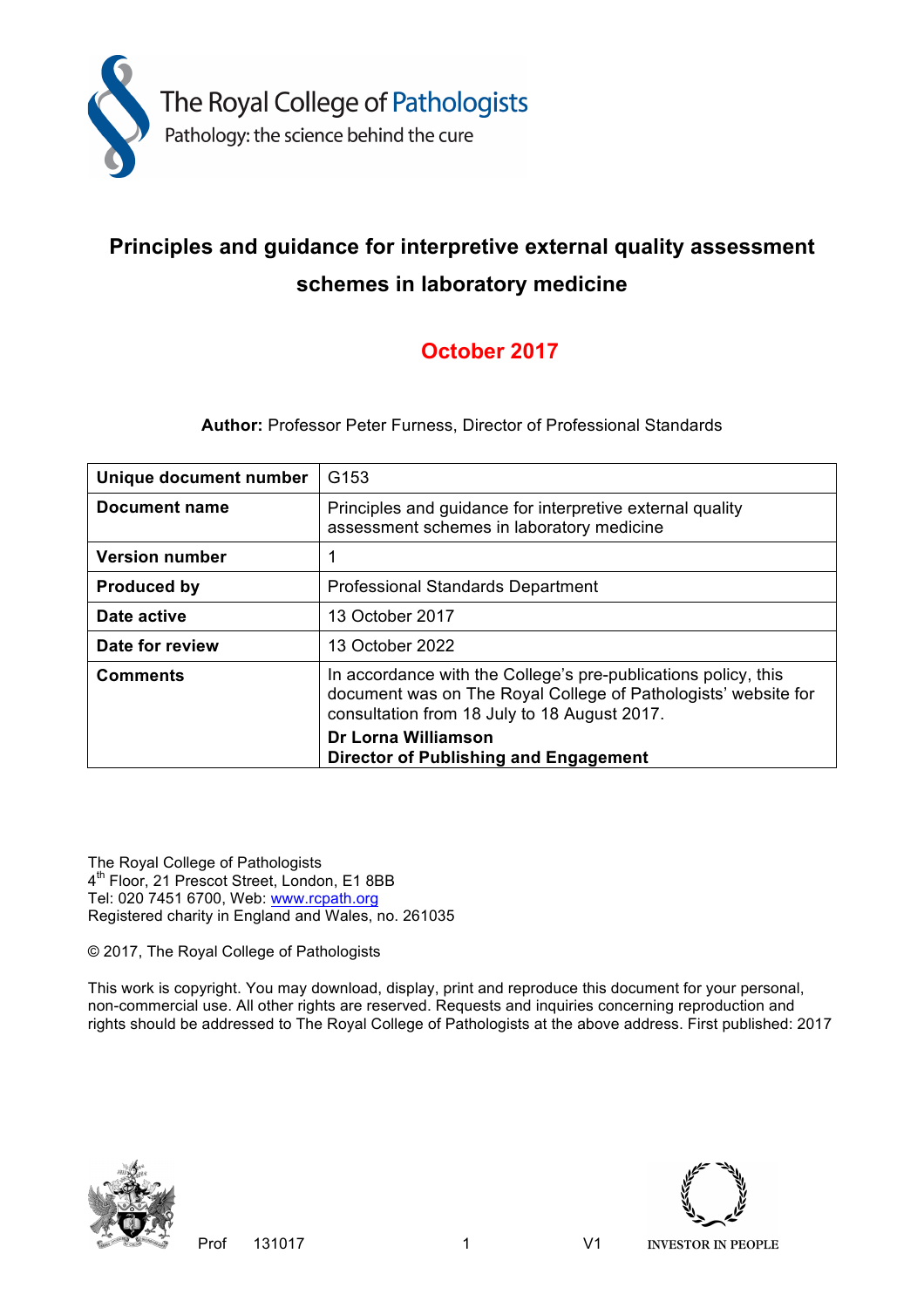## **Contents**

| 1              |                                                                             |  |
|----------------|-----------------------------------------------------------------------------|--|
| $\overline{2}$ |                                                                             |  |
| 3              |                                                                             |  |
| 4              |                                                                             |  |
| 4.1            |                                                                             |  |
| 4.2            |                                                                             |  |
| 4.3            |                                                                             |  |
| 4.4            |                                                                             |  |
| 4.5            |                                                                             |  |
| 4.6            |                                                                             |  |
| 4.7            |                                                                             |  |
| 4.8            |                                                                             |  |
| 4.9            |                                                                             |  |
| 4.10           |                                                                             |  |
| 5              |                                                                             |  |
| 5.1            |                                                                             |  |
| 5.2            |                                                                             |  |
| 5.3            |                                                                             |  |
| 5.4            |                                                                             |  |
| 6              |                                                                             |  |
| 7              | Action to be taken by interpretive EQA scheme organisers who wish to obtain |  |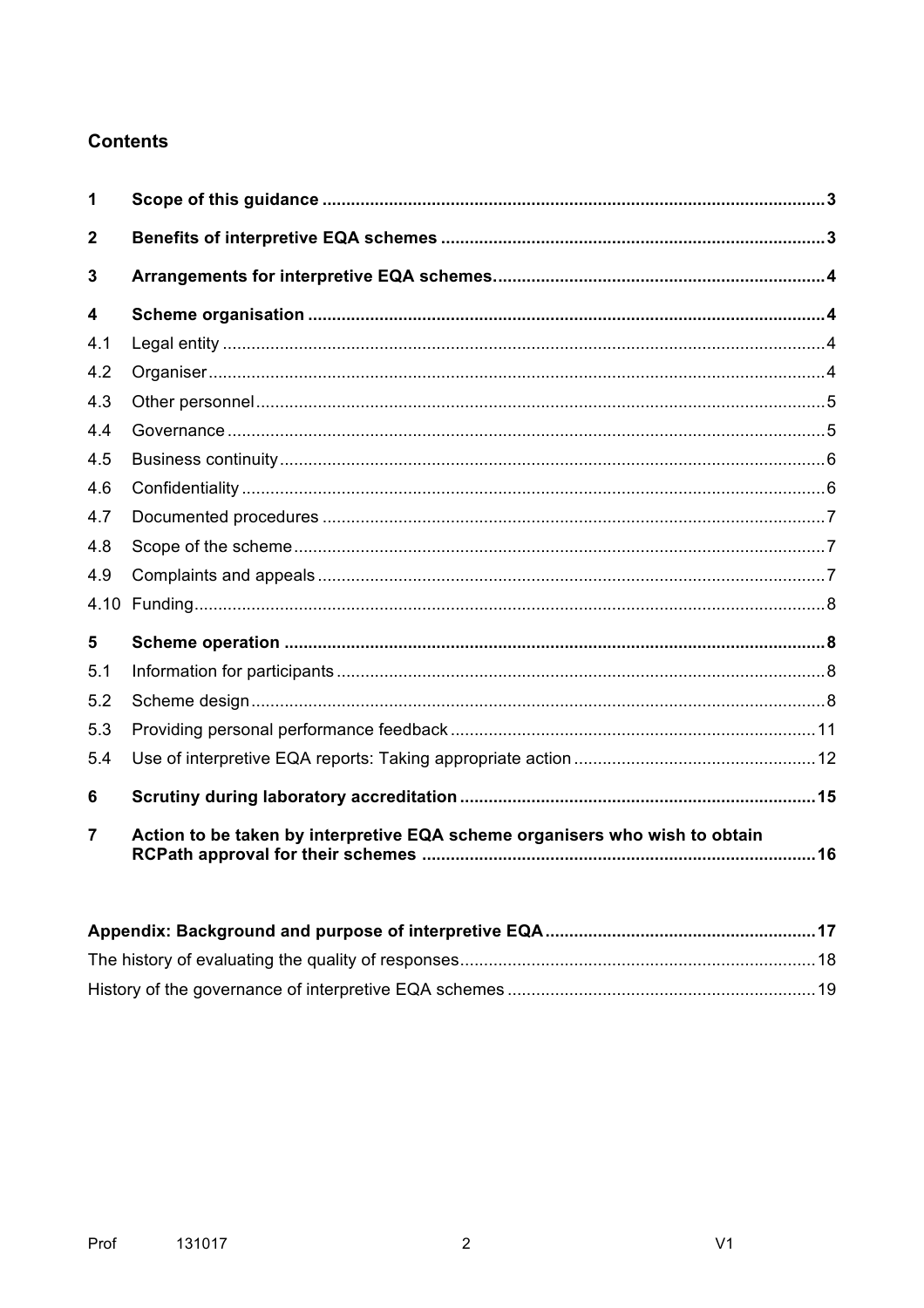## **1 Scope of this guidance**

This guidance relates only to external quality assessment (EQA) schemes where the participant is an individual pathologist, not a whole department, and where the participant is expected to make a professional judgement about the meaning or significance of the material circulated, rather than making a measurement. Compliance with this guidance is a requirement for any such scheme that wishes to obtain approval from the RCPath Interpretive EQA Steering Committee as a scheme suitable to provide input to medical appraisal and revalidation.

Schemes currently exist which ask for professional judgement from a laboratory rather than from an identifiable individual; or where no attempt is made to feed back an objective report on personal performance. Such schemes are outside the remit of this document.

The College regards the feedback that participants gain from appropriate interpretive EQA schemes to be an important contribution to annual appraisal and medical revalidation. Reference should be made to the College's guidance on supporting information for medical appraisal for pathologists (available from the College website). Schemes that comply with this guidance and have obtained approval from the College's Interpretive EQA Steering Committee may be regarded as being suitable for that purpose.

#### **However, interpretive EQA schemes are not normally designed to have the rigour of a professional examination and therefore the results should NOT be regarded as a form of proficiency testing that provides a measure of a pathologist's competence.**

Some schemes combine evaluation of technical/laboratory performance and the performance of individual pathologists. Such schemes vary in their approach and some are under development. It has not proved possible to devise guidance that covers such diverse activity. Those schemes are invited to regard those aspects of their work that relate to the performance of individual pathologists as being within the remit of this guidance and to consult with the Steering Committee to discuss whether and how College oversight of their work can be delivered.

The current updating of the principles and guidance for interpretive EQA schemes in laboratory medicine incorporates the recommendations in the Pathology Quality Assurance Review, published in January 2014, relating to individual performance. These five points listed on page 23 of that Review include the leadership role of the Royal College of Pathologists, the inclusion of the performance in individual schemes within the appraisal structure, the support for any necessary remedial action by the employing organisation, and the resourcing of individual participation by the employing organisation.

This document refers to iEQA participants as 'pathologists'. This should not be taken to exclude non-medical staff who have final responsibility for issuing interpretive reports, nor should it be taken to exclude such staff who are not members of the RCPath.

## **2 Benefits of interpretive EQA schemes**

An effective interpretive EQA scheme provides a structure that supports professional standards in interpretive aspects of pathology:

- to standardise and harmonise diagnostic criteria across the country or region
- to keep members abreast of developments in the specialty
- to form part of a framework for high-quality, relevant and effective continuing professional development (CPD)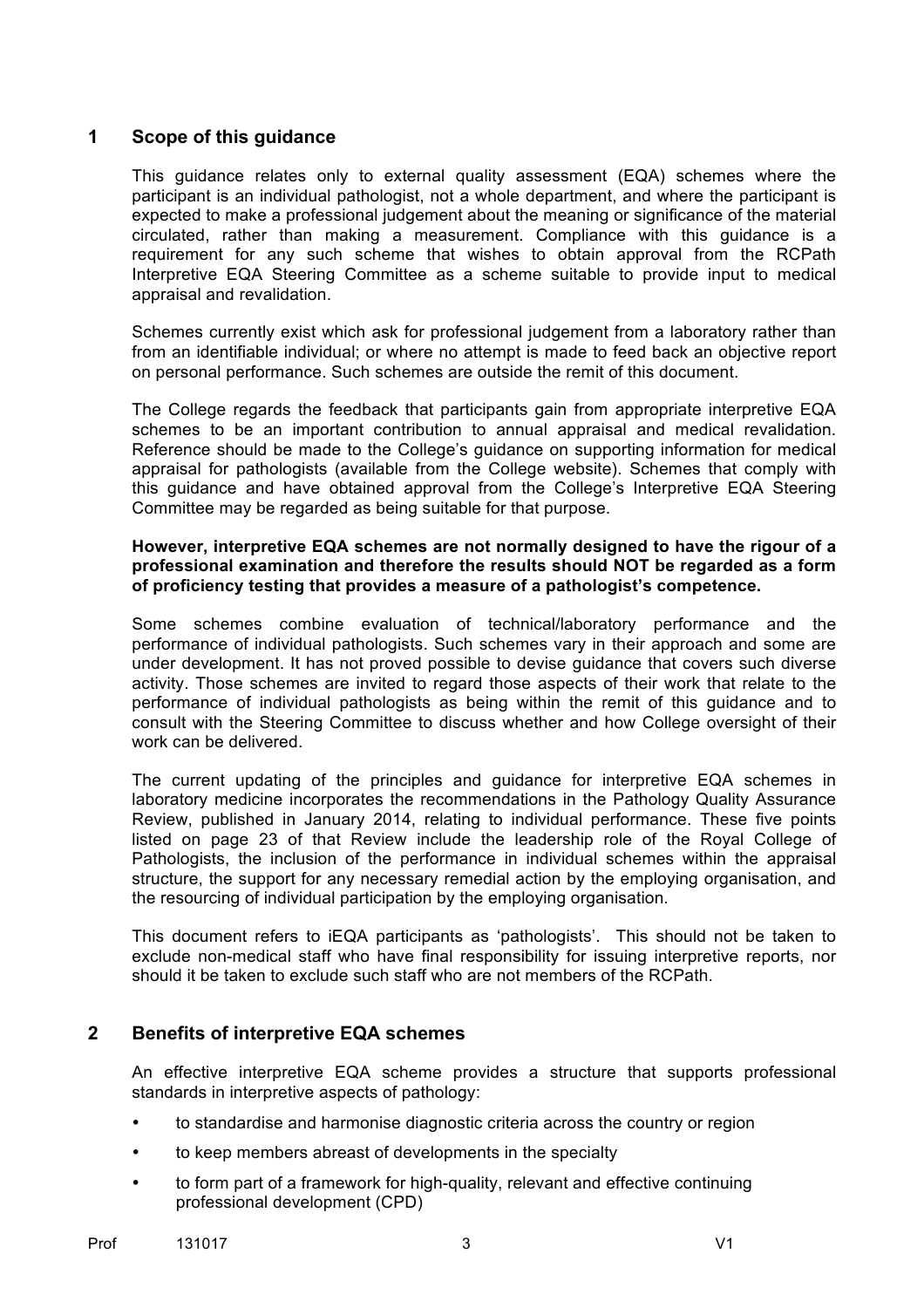- to avoid professional isolation
- to empower a participant to reflect on their performance and take corrective action as required, therefore improving patient safety
- to input into accreditation of laboratories there is a mechanism in place to provide external triangulation during appraisal
- to provide a safe environment for the organiser to raise concerns regarding possible sub-standard performance of a participant to an appropriate professional standards body for further investigation.

The College provides ongoing support for organisers of interpretive EQA schemes by the production of principles for scheme management and operation (below) and governance support.

## **3 Arrangements for interpretive EQA schemes**

This guidance describes the organisation and operation of interpretive EQA schemes. It is based on the arrangements in the College's original guidance from 1998 and how schemes have evolved since. It is not intended to parallel or duplicate the ISO17043:2010 standard (*General requirements of proficiency testing*). The College will approve schemes that submit standard operating procedures (SOPs) and annual reports that demonstrate compliance with its guidance; the additional role of accreditation is to verify that schemes are operating in accordance with their SOPs. It has been observed that very small schemes may have difficulty in complying with the implementation of this International Organisation for Standardisation (ISO) standard, not least because their small size makes some requirements, such as the appointment of a quality manager, impractical. Furthermore, it has been observed that schemes can gain accreditation under that ISO standard without having any element of assessment of personal performance that feeds into the medical appraisal and revalidation process managed by the General Medical Council (GMC). As a result, the aims of this guidance and the ISO standard differ. Schemes may therefore seek to comply with this guidance, the ISO standard, or both, depending on the nature of the scheme.

## **4 Scheme organisation**

#### **4.1 Legal entity**

Legal accountability must be agreed by means of a contract or agreement with either the organiser's employer or the host organisation of the scheme.

## **4.2 Organiser**

The general running of the scheme should be the responsibility of one individual, referred to as the organiser. The organiser may also be a participant in the scheme; if so, mechanisms must be defined and applied to allow the organiser to participate without advantage.

Any arrangement for remuneration of the organiser's time must be defined as part of the scheme's SOPs and, if appropriate, in a contract with the organiser's employer.

The organiser will normally be a pathologist with experience of the area of practice involved, but need not be regarded as an expert, because the organiser should not be asked to exercise judgement in the interpretation of the cases used in the scheme.

Permission to be organiser of the scheme should be obtained from the organiser's main employer. The role should be reviewed during annual appraisal.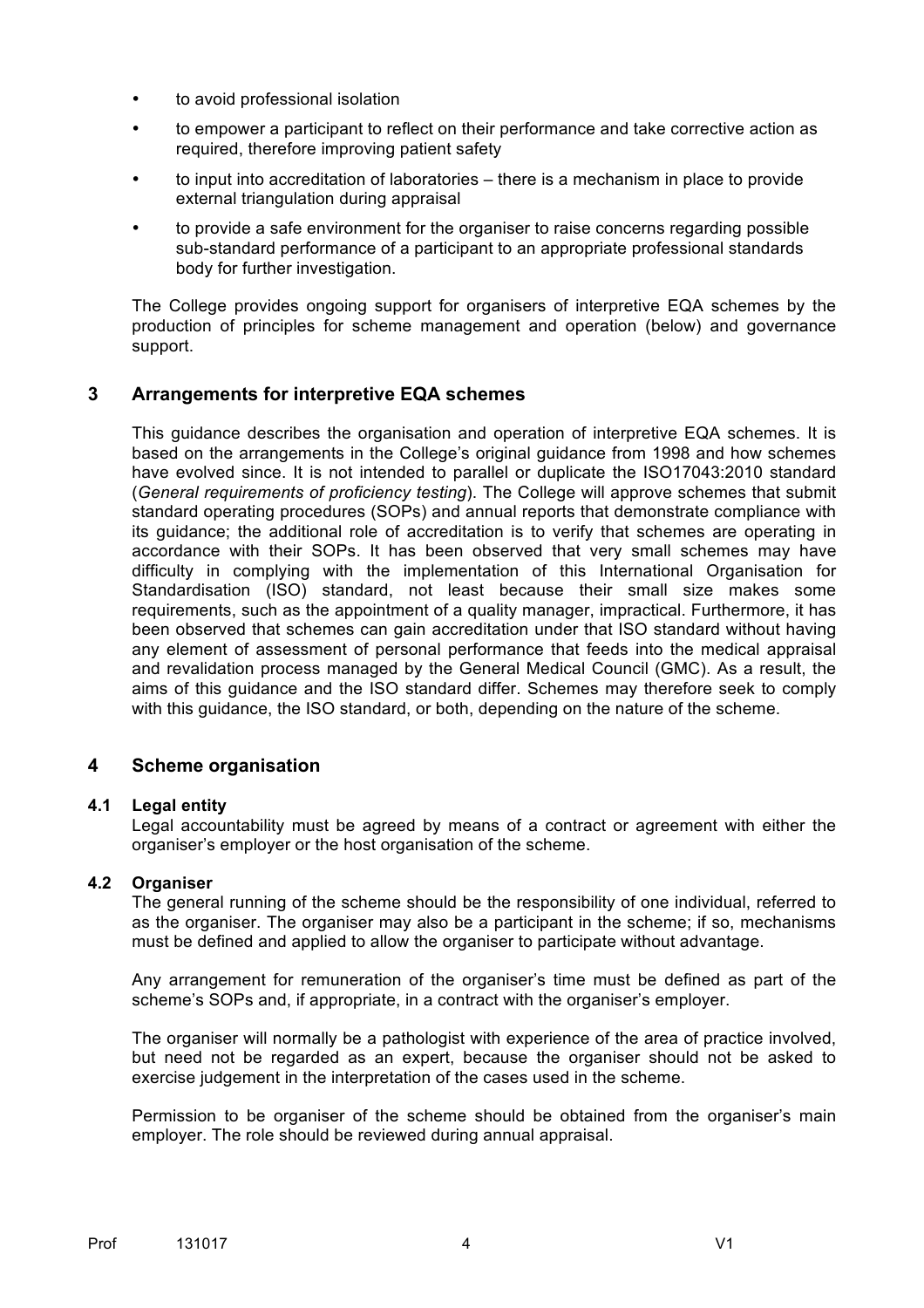#### **4.3 Other personnel**

Additional personnel should be contracted to assist with management and operation of the scheme. This may be on a full-time or part-time basis.

#### **4.4 Governance**

#### **Host organisation**

A host organisation, where it exists, will have its own arrangements and requirements for scheme governance; these should be agreed, specified in writing and complied with. Where the host organisation manages the financial accounts of the scheme, it will be necessary to comply with that organisation's financial and accounting arrangements. Reasonable charges may be levied by the host for services provided. However, the host organisation should not seek to make a profit from the existence of the scheme.

#### **Organising committee**

Where personnel contracted by the scheme consist of more than an organiser and a secretary, formation of an organising committee should be considered. This group should advise the organiser on the design, planning and operation of the scheme. Terms of reference should be defined and examined by the RCPath Interpretive EQA Steering Committee.

#### **RCPath Interpretive EQA Steering Committee**

The College shall maintain an Interpretive EQA Steering Committee, subject to its agreed terms of reference, with oversight by and annual reporting to College Council. This committee will take responsibility for assisting and advising interpretive scheme organisers on how their schemes should function and for checking that a scheme's SOPs comply with this College guidance.

The RCPath Interpretive EQA Steering Committee shall have the power to grant or withdraw College approval for an interpretive EQA scheme, based on the scheme's SOPs (together with the explicit assurance of the scheme organiser, any reports from its participants and any other material that the Steering Committee deems relevant) confirming compliance with the guidance in this document and thereby the relevance of the approved schemes to medical education, appraisal and revalidation. It shall maintain a list of College-approved interpretive EQA schemes and contact details for scheme organisers on the College website, so that pathologists and their appraisers can identify schemes appropriate to their clinical practice.

Scheme organisers will submit a structured annual report to the Steering Committee, so that the College maintains a record of continuing operation of all registered schemes and can decide on an annual basis whether a scheme continues to satisfy the criteria for approval. Annual reports to the Steering Committee should include ISO17043 accreditation status, subscription fee per person, new developments, problems and details of each round conducted in the year, including participation rates, numbers of cases circulated, incidences of sub-standard performance and how they were managed.

The Steering Committee will provide a route by which participants can address unresolved complaints about how an interpretive EQA scheme is being run.

If a scheme organiser wishes to appeal against a decision not to approve a scheme, this should be done in writing via the President to College Council.

The Steering Committee should consider running an annual educational meeting for scheme organisers to discuss problems, solutions and innovations in running interpretive EQA schemes and to provide training and support for new interpretive EQA scheme organisers.

Funding for the Steering Committee and associated administrative support by the College should be generated by an annual levy on all approved interpretive EQA schemes and a fee for considering applications for recognition from non-approved interpretive EQA schemes.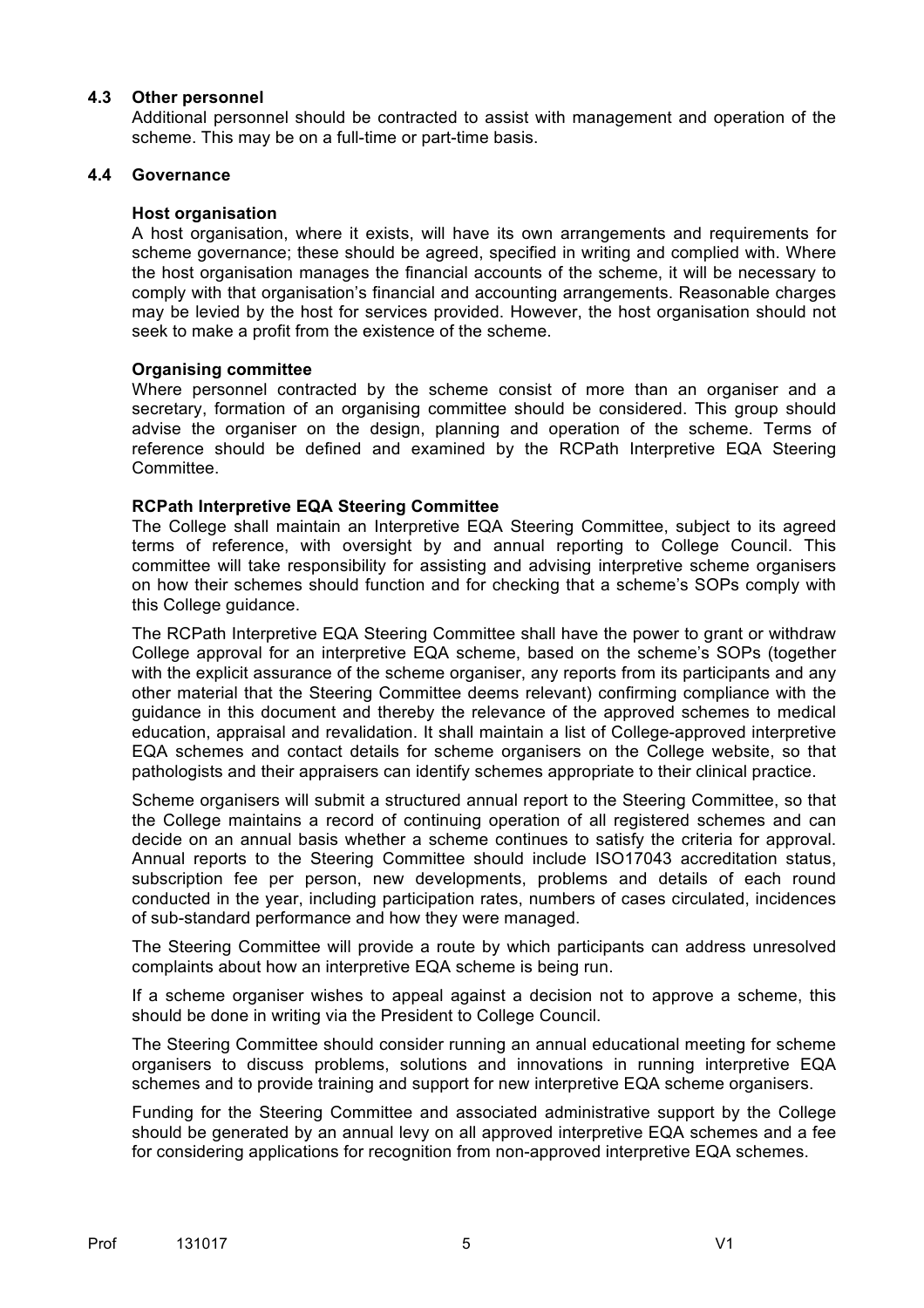## **College Professional Performance Panel**

Where scheme organisers need to take action in respect of the performance of an individual pathologist (discussed below), they are expressing a legitimate concern about that individual pathologist (who in most cases will be a Fellow of the College). But they are very unlikely to have **proof** that a problem exists. The appropriate body to consider questions of competence of individual pathologists is the College's Professional Performance Panel. This panel is chaired by the College President, who may delegate further investigation of individual cases to the Director of Professional Standards or to another senior pathologist with an appropriate understanding of professional standards in the specialty involved. It should be stressed that in this context the Professional Performance Panel will not normally attempt to impose sanctions on the pathologist; rather, its action, if a credible explanation for the low interpretive EQA scores is not forthcoming, would be to report the problem to the appropriate authority (normally the participant's responsible officer) for further investigation and decisions about any action needed to protect patient safety.

#### **Feedback from participants and users**

There should be a mechanism for participants to make suggestions regarding scheme operation. This may be via an advisory panel, formed of representatives of the full participant membership, or via a full group meeting, or both. Other feedback mechanisms such as user surveys may also be appropriate.

A scheme advisory panel may be set up, made up of representatives from the participants, whose main function is to advise the organiser on aspects of the scheme and to represent the participants' views. This panel has an advisory role only and the organiser will make the final decision over scheme design and operation. The mechanism for appointing any such advisory group should be defined and membership should be open to all eligible participants.

#### **4.5 Business continuity**

Mechanisms should be in place for assuring continuity of the scheme in the event of change or absence of key personnel or change of host organisation. Processes for recruiting and replacing the organiser, including triggers for replacement, and other key staff should be described.

Deputies should be assigned to take over key roles in the event of long-term absence.

Mechanisms for transfer of scheme funds and assets to a new host organisation should be described.

## **4.6 Confidentiality**

Systems will be developed to ensure that confidentiality of participants is maintained throughout the scheme. This includes submission of responses, results analysis, participant responses and communication between participants and organiser.

The scheme should have defined mechanisms for non-submission or removal of patient identifiers and location identifiers from all circulated case material that complies with the Data Protection Act 1998 and the Caldicott principles.<sup>1</sup>

Schemes should have some form of confidential coding of participants, so that reports of personal performance may be transmitted securely and in a confidential manner, preferably with the link between participant code and participant identity **not** being known to the scheme organiser. The key linking codes to participants' names may be held by one person, usually a

 $<sup>1</sup>$  As originally described at</sup>

http://webarchive.nationalarchives.gov.uk/20130107105354/http://www.dh.gov.uk/en/Publicationsandstatistics/Pub lications/PublicationsPolicyAndGuidance/DH\_4068403 and subsequently updated - see https://en.wikipedia.org/wiki/Caldicott\_Report

 $\frac{2}{2}$  This superficially counterintuitive conclusion is easily justified. In a difficult cellular pathology case, failing<br>Prof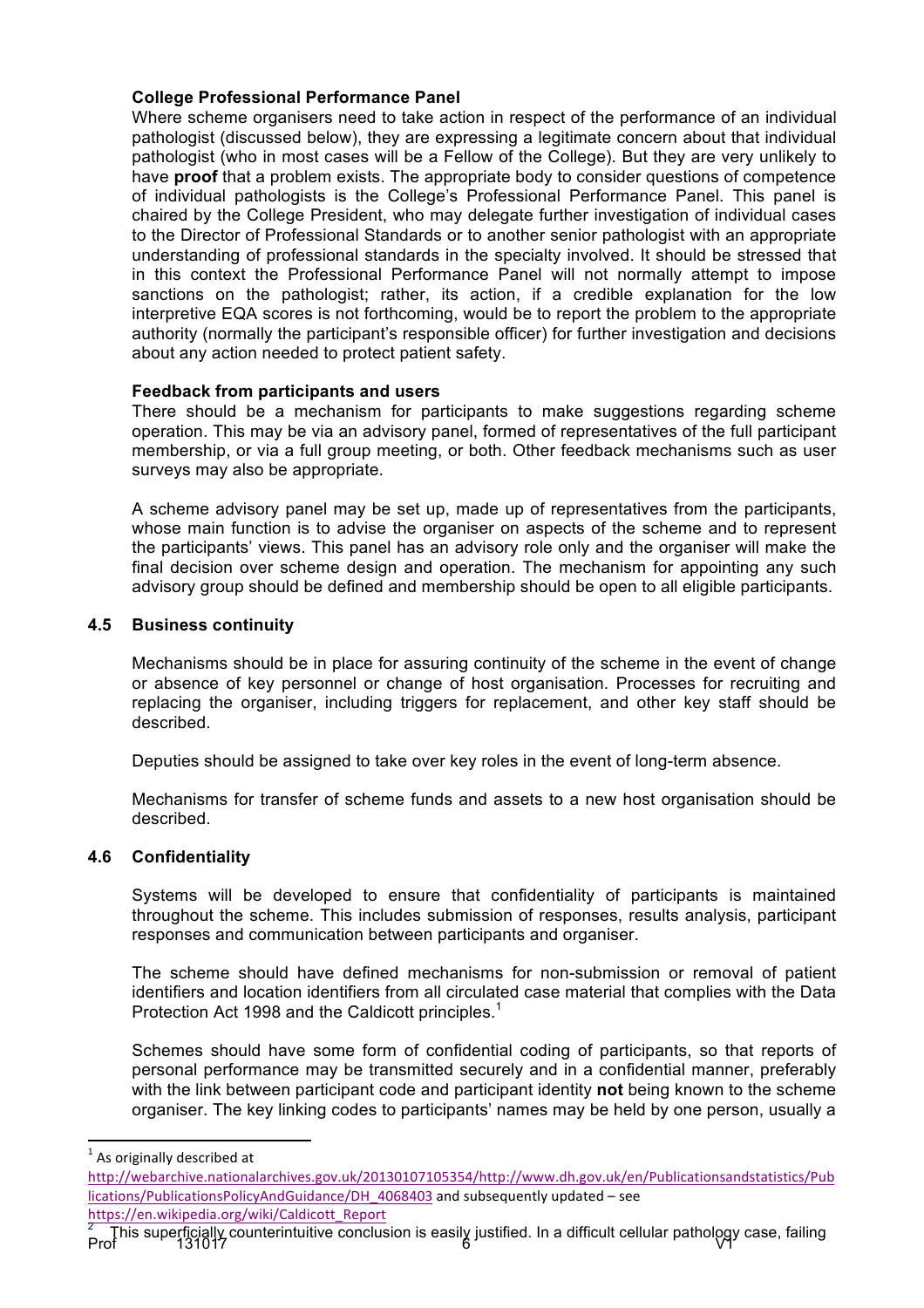secretary (usually referred to as "the EQA secretary"), whose role in the scheme includes putting numbered letters and reports into correctly addressed envelopes (or adding file attachments to secure emails). Alternatively, if facilities exist, participants may be invited to use a personal user name and password to log in to a secure website to submit responses and retrieve their results. By such methods, scheme organisers can be kept unaware of the performance of all participants except for their own. This method can also be used if it is necessary for the organiser to send messages to participants discussing their personal performance. The EQA secretary addressing such messages also can be kept unaware of the contents. Records of participants' results and any communication should be maintained by the secretary for at least five years, corresponding to the revalidation cycle of the scheme members.

#### **4.7 Documented procedures**

The scheme must have written documentation of its SOPs, describing the scheme management and operation as outlined in these principles. SOPs, including new revisions, must be submitted to the RCPath Interpretive EQA Steering Committee for approval, to assure continuing compliance with these principles.

The SOPs should make explicit how the principles in this document are met. Document control mechanisms should be in place.

A generic SOP template should be maintained by the Steering Committee and scheme SOPs submitted to the College for approval should include the items listed in this template.

All participants of the interpretive EQA scheme must be given access to and must agree to conform to the SOPs.

#### **4.8 Scope of the scheme**

The repertoire of the scheme should be defined.

The scheme must have a clear definition of who is eligible to participate. This will normally be limited to practitioners who are authorised to undertake independent practice in the relevant specialty in the UK. If others (such as trainees) are allowed to participate, they must be identified in a way that allows the organiser to analyse individual results separately, so that sub-standard performance by an independent practitioner cannot be masked by the expected lower performance of trainees. Qualifications and experience for membership should be stated. For specialist schemes, the definition of a specialist should be stated.

When using the responses of participants to determine the 'correct' response for each case, mechanisms should be in place to ensure the expertise is not diluted by less experienced members, such as trainees or non-specialists.

Where a scheme has participants who work outside the UK, an explicit decision must be made on whether or not those overseas participants contribute to the definition of an acceptable response. That decision must be justified to and accepted by the Steering Committee. Overseas members may need to be scored in a separate cohort. Mechanisms for reporting sub-standard performance to relevant professional bodies would then need to be defined.

#### **4.9 Complaints and appeals**

There must be a defined mechanism by which participants can pursue complaints about the way in which the scheme is run or to raise an appeal against their personal assessment.

If a complaint cannot be resolved by the scheme organiser to the satisfaction of the complainant, there must be a defined process of escalation. This may include local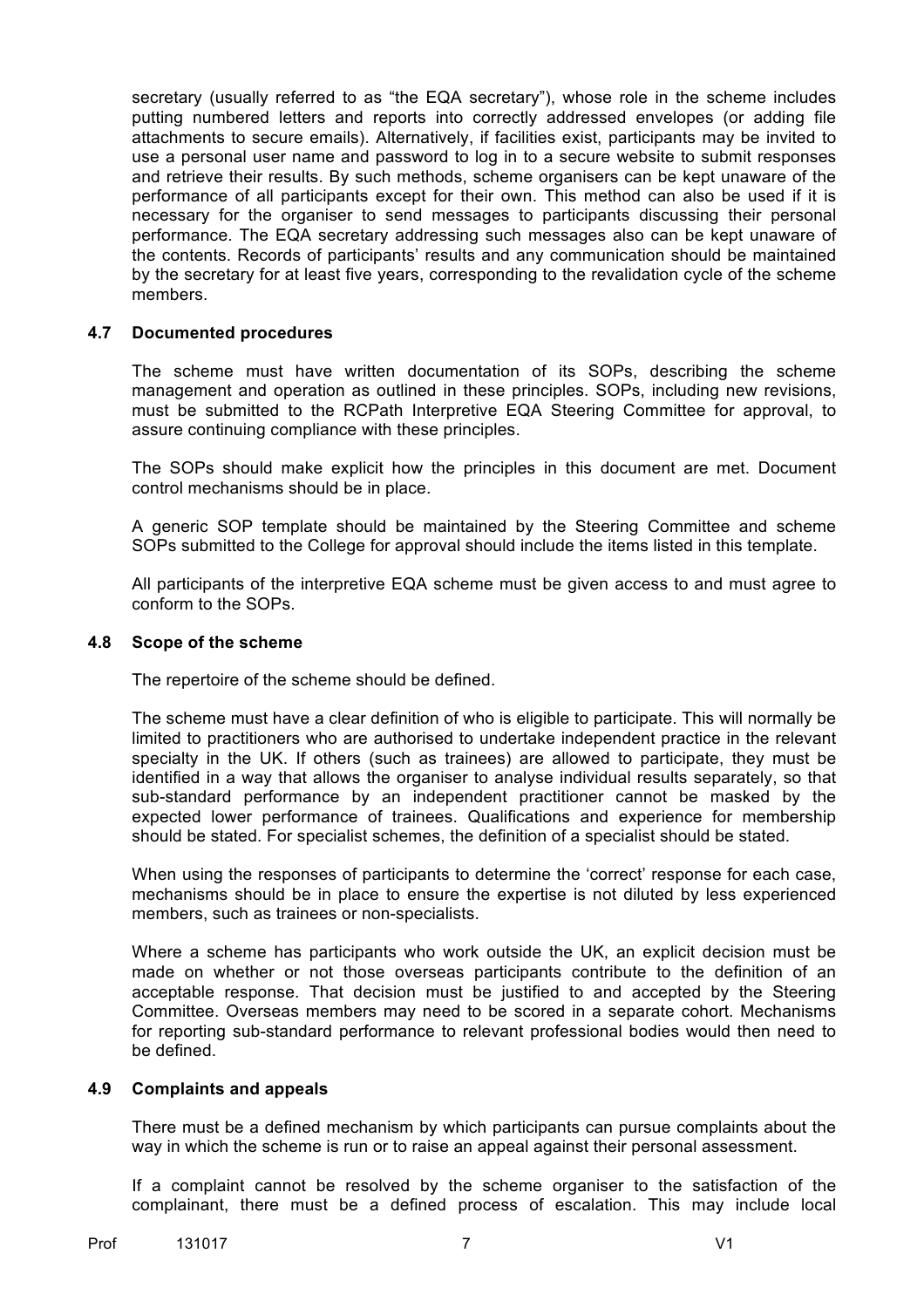processes, but ultimately it should be possible for the complainant to submit the complaint to the Steering Committee.

#### **4.10 Funding**

Running an interpretive EQA scheme requires financial support to pay for staffing costs: the organiser's time, secretarial support, quality management, and to provide infrastructure facilities. These include computing, specimen preparation, digital imaging, website, printing and photocopying facilities, and postage, office and finance facilities.

Schemes should be funded to cover all relevant costs on a non profit-making basis by subscriptions from participants or their employers. However, expenses may not be uniform in each year. A surplus in one year may be permitted, if this is to be allocated to a known expense or development of the scheme (e.g. investment in new technology or equipment) in a subsequent year.

Where participation is required by an employer, the employer should pay or reimburse the full cost of participation. The scheme may choose to have differential subscriptions for different cohorts of participants (e.g. cheaper for trainees and junior staff), but overall must not make a profit.

Mechanisms and responsibilities for invoicing, recovery of debts, purchasing and budget review should be defined and agreed with the host organisation by means of a service level agreement or contract.

Costs and charges should be reviewed annually. Accounts should be presented to participants annually.

## **5 Scheme operation**

## **5.1 Information for participants**

Mechanisms for joining the scheme should be made available to potential participants.

It is a responsibility of the scheme organiser to make all relevant written information about the scheme available to participants when they join the scheme and whenever changes are made.

#### **5.2 Scheme design**

The scope of the scheme, including repertoire, number of cases and the frequency of circulations, should be decided by the organiser or organising committee, subject to agreement by the Steering Committee via submitted SOPs. More cases will increase the educational benefit but this has to be balanced against the time and resources required.

#### **Obtaining case material**

The scheme should have a defined mechanism for obtaining and validating cases, such that the full repertoire of the scheme is covered (either in every circulation or in rotation) in accordance with the scheme design.

There must be defined processes for assessing the quality of the case material. If the case is accepted despite variation in the material provided to different participants, the effect of any variation should be considered when assessing participant responses. If the quality of the material is checked by the organiser, the organiser should be unaware of the original diagnosis if the organiser needs to participate in the scheme on an equal basis to the other members.

The material used in the scheme should be selected by a clearly defined method that is understood by the participants, such that the cases chosen have relevance to a participant's routine workload.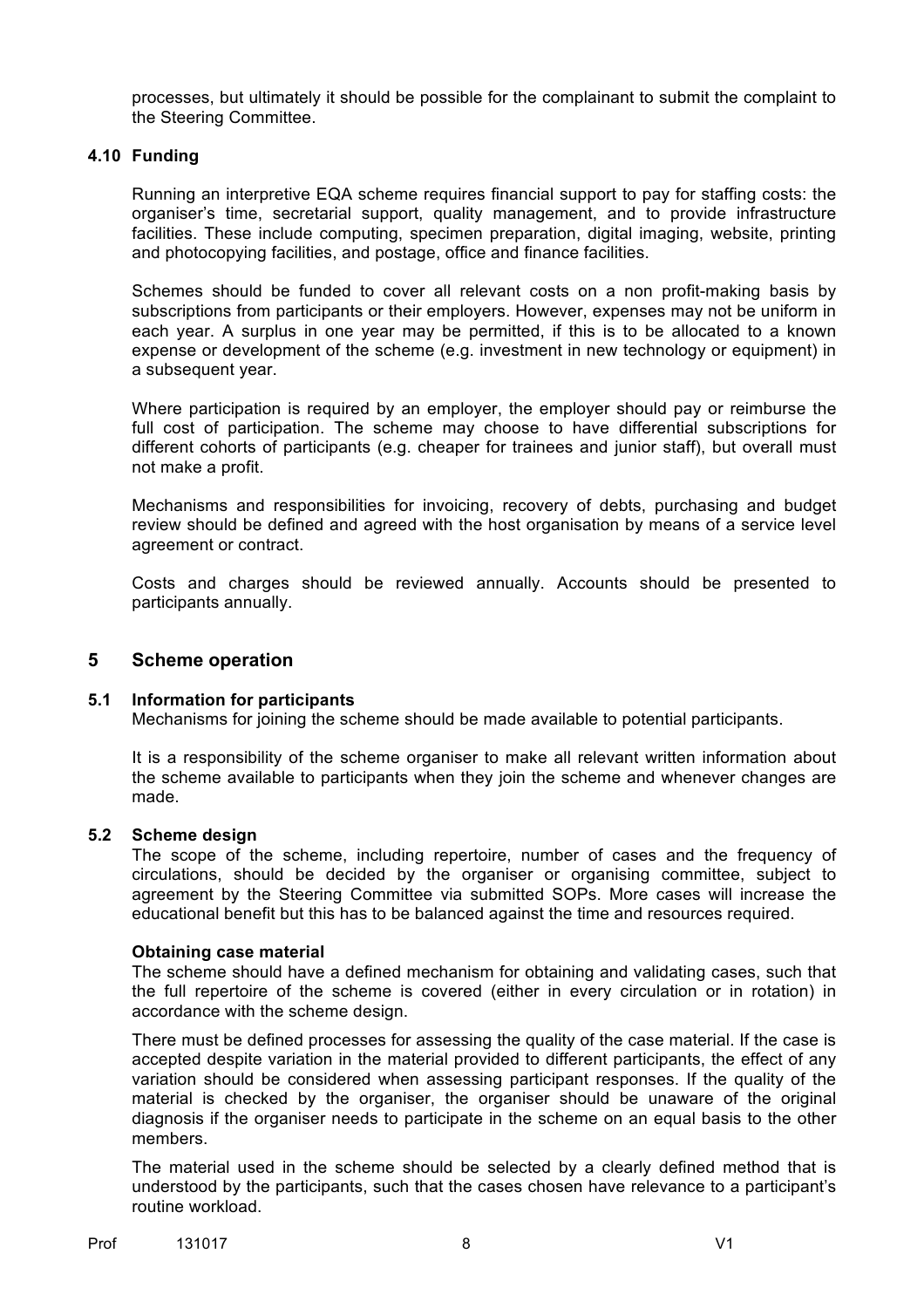Cases for personal assessment (as distinct from "educational cases", see below) should be contributed by the participants, following agreed guidelines. They should be actual cases experienced by the participants, not invented "examination questions". Cases may be submitted by a subgroup of participants, as long as membership of the subgroup is open to all participants and there is no selection process based on any concept or assessment of expertise in the field. Cases must not be all selected by one person.

Extremely simple cases should be avoided, because cases with 100% correct responses take up participants' time but provide little educational benefit and no evaluation of participant performance. On the other hand, bizarre cases and case report material are not appropriate for the assessment of personal performance. A protocol to achieve this balance must be identified. For example, one suitable method would be to ask all individual participants to contribute cases, in rotation, from those personally reported between specified dates.

The person submitting the case has a responsibility to ensure that the case is suitable for the scheme.

Since the intention is to mimic cases that form part of the diagnostic workload, relevant information that was available when the initial evaluation or report was formulated should not be withheld without good justification. The validity of that justification should be reviewed when the acceptability of the case for personal assessment is reviewed (see below).

The person submitting the case must ensure that the diagnostic requirements of any original biological material (the primary sample) is complete before submission to the scheme. The scheme should have mechanisms in place for the return of any unused original material to the contributor as soon as possible.

If material is in a form that cannot readily be replicated for interpretive EQA purposes then other formats, such as photographs or digital slides of the original preparations, may be made available if that approach has been set out in the approved SOPs.

If the submission of post-mortem material is permitted, compliance with the Human Tissue Act 2004 must be confirmed in writing by the person submitting the material.

#### **Educational cases**

Schemes may wish to include a proportion of difficult cases to add interest and to enhance the educational element, but these should be clearly identified as such to the participants and should not be used for subsequent personal performance analysis. For such cases, the scheme's normal case selection criteria may be relaxed.

#### **Choice of method of interpretation**

Participants should normally be expected to interpret the case material in a way that is consistent with their normal routine procedures. Where the nature of the case material does not permit this, the scheme should instruct participants to use a specified method in accordance with the design of the scheme.

Where participants choose the method of interpretation, assessment of participants' results should accommodate acceptable variation.

#### **Participant responses**

Ideally, responses to schemes should be in a similar format to any relevant routine reports.

Full compliance with this ideal may not be possible, because long textual reports are very difficult to analyse. Where this is not practicable, directions for acceptable responses (e.g. a simple diagnosis or diagnoses) or a proposed course of action or advice should be given.

Free text responses are preferable where routine reports are issued in the form of free text. Multiple choice answers can be justified where there is a relatively short list of possible responses.

If a list of response options is offered to participants but the list has to be adjusted for each case, the scheme is deviating considerably from normal practice and whoever draws up the list of options will not be able to participate in the circulation on an equal basis. Such a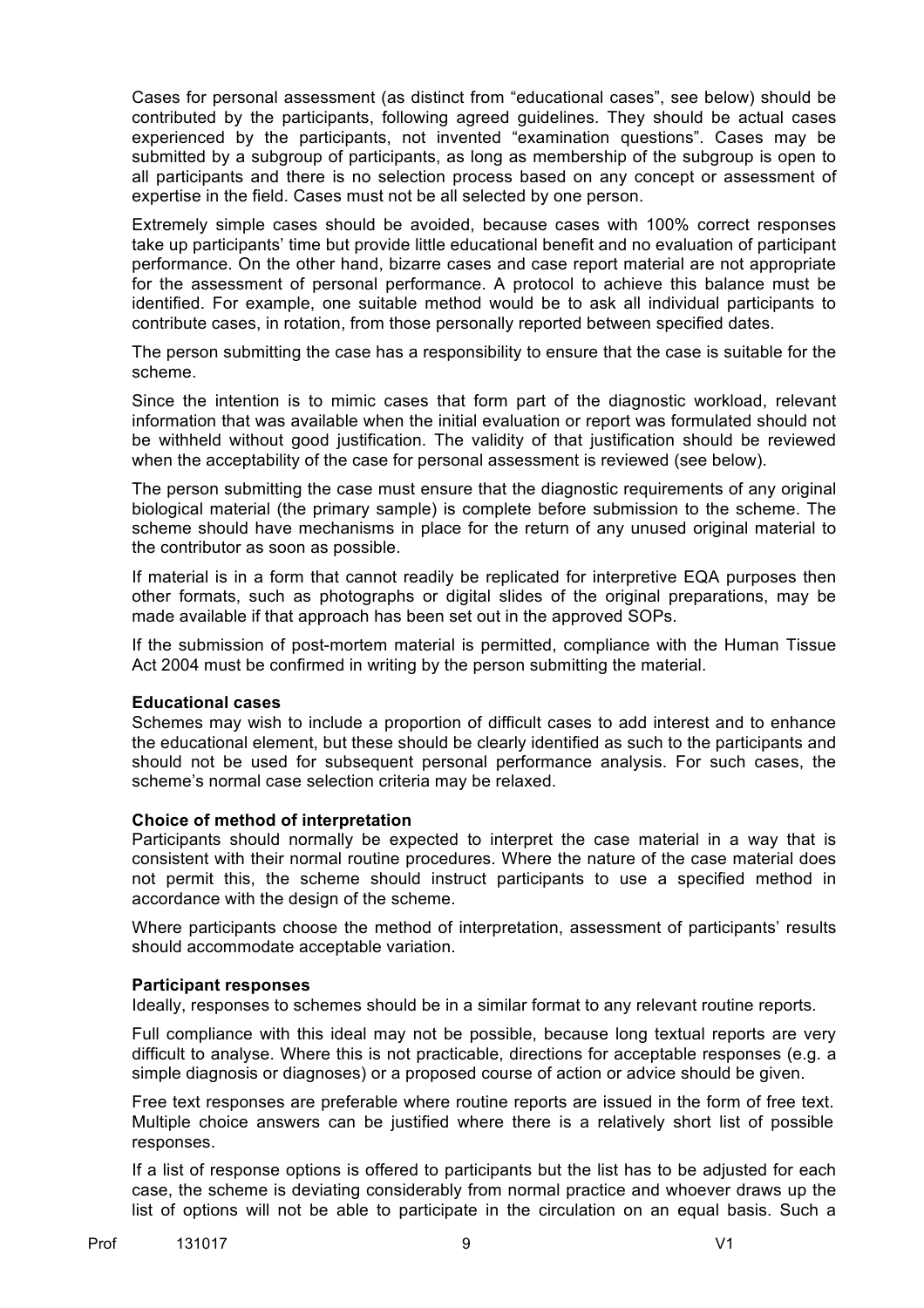design would therefore need good justification if it is to be accepted by the Steering Committee.

Differential responses should be permitted where the participant has uncertainty in how to respond, but participants must expect such uncertainty to be regarded as a less-than-ideal response if the uncertainty is not shared by colleagues.

The purpose of the scheme is to assess personal ability to make an interpretation, therefore discussion with a colleague prior to result submission is not permitted, even in circumstances where consultation with a colleague would be good practice in a routine workload.

The scheme design may allow participants to opt out of responding to cases in areas that are outside their normal repertoire of work, but any such opt-out should be stated by the participant to the scheme organiser in advance and its existence should be stated on any certificate of participation in the scheme. The number or proportion of such cases should be clearly identifiable from the feedback provided to the participant and should be discussed at the participant's annual appraisal, because a large proportion of 'opted-out' cases may undermine the validity of participation in a scheme.

Failure to provide a response for a case within a single circulation (other than if opting out, as above) should be considered an error.

Individuals may have good reason occasionally to fail to participate in a circulation, such as ill health or annual leave. Failure to participate in a circulation therefore should be omitted from the assessment rather than being recorded as sub-standard performance. However, schemes must have a defined minimum rate of participation and a mechanism for monitoring participation rates of each participant.

#### **Evaluating responses**

As the case material circulated requires interpretation, it is likely that there are a variety of possible responses. Mechanisms must be in place for determining the most appropriate (or 'correct') response.

#### **The appropriate response should be defined on the basis of what a group of competent practitioners are able to make of the material that was circulated.**

In some circumstances, the correct response therefore might be an admission of uncertainty or a need for further information or testing. Consequently, the method used must not rely on one individual to define what a 'correct' response is, no matter how respected or 'expert' that individual might be. A more appropriate method is to start by considering the consensus of the whole group of participants as expressed in their responses.

If a case is suitable for the evaluation of the performance of individual participants, a response deemed to be appropriate should have been made by a high proportion of eligible participants. Schemes may define what represents 'a high proportion' in their SOPs, subject to agreement by the Steering Committee, but 75% is recommended. This assessment should not include participants who have excluded themselves from an applicable element of the scheme, trainees or any others who for whatever reason might not be expected to attain the level of competence of an independent practitioner in the UK.

Decisions on whether an individual case fulfils the criteria for use in personal assessment, and how such scores or grades should be allocated, should ideally be made by a meeting open to all eligible participants (a participants' meeting) in accordance with an agreed SOP. If a majority opinion is not forthcoming at such a meeting then the case should not be used for personal assessment. Such judgements should not be made by the scheme organiser acting alone.

It is not appropriate to delegate the role of the participants' meeting to a subgroup of participants unless membership of that subgroup is equally open to all eligible scheme participants. These decisions revolve around how an average pathologist should be expected to interpret the material that was circulated. **A subgroup of 'experts', whether self-identified or invited, is therefore not an appropriate decision-making group.**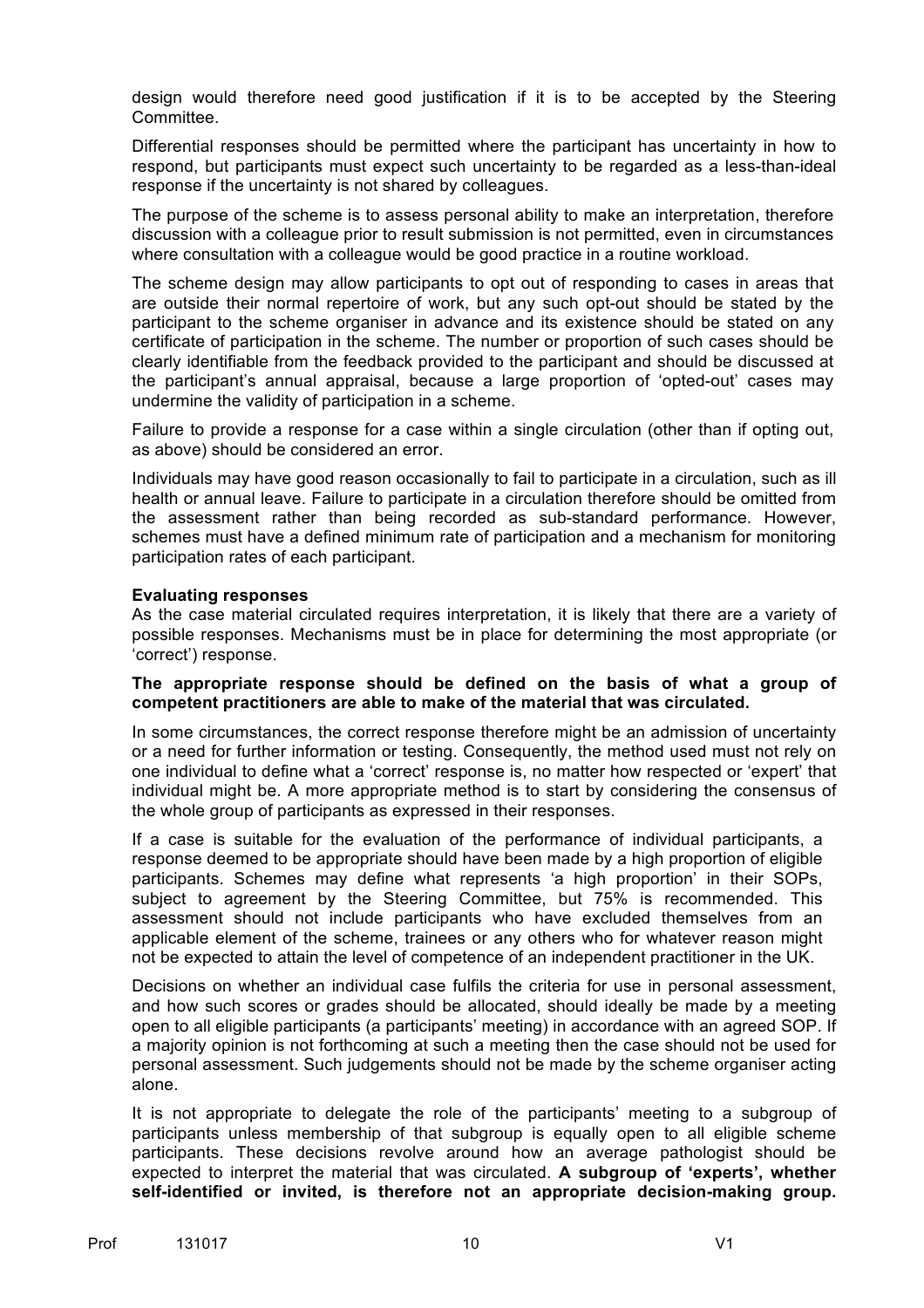Similarly, participants who for whatever reason might not be expected to attain the level of competence of an independent practitioner in the UK should not contribute to the decisionmaking group.

If it proves impractical to organise a quorate participants' meeting, then agreement on assessment criteria can be achieved by online discussion, teleconference or a questionnaire involving a sufficient proportion of members, as defined by the scheme's SOPs.

Where the interpretation given by the original case contributor and the consensus interpretation are not in agreement, mechanisms should be in place for notification to the original contributor advising a review of the patient, if appropriate.

## **5.3 Providing personal performance feedback**

Various methods of identifying the 'quality' of each response are available and this guidance does not prescribe a single approach. The Steering Committee is responsible for advising on appropriate mechanisms. However, the method must:

- i) be understood and agreed by the participants
- ii) allow each participant to evaluate their performance objectively against the range of performance of the group and identify specific areas of weakness
- iii) allow no advantage or disadvantage to any participant in comparison with the whole group
- iv) be acceptable to the Steering Committee and the Professional Performance Panel.

Certain important conclusions reached during the early development of interpretive EQA schemes still seem counterintuitive to many pathologists, so the following arguments must be understood:

- i) if an erroneous diagnosis is made in an interpretive EQA scheme, its relevance to the performance of the participating pathologist must be assessed by their peers on the basis of the difficulty of the case and the nature of the error. Counterintuitively, **the potential impact of the error on the patient is not relevant.** 2
- ii) the aim is **not** to evaluate whether or not the participant identifies the correct diagnosis. Rather, the question asked should be "What should a competent pathologist make of the material provided?" In some cases, the answer should be a differential diagnosis, or a course of action such as further testing. A single confident diagnosis made on the basis of inadequate information, even if that diagnosis subsequently proves to be correct, might be indicative of an overconfident pathologist.

For a case to be appropriate for personal assessment in an interpretive EQA system, it is necessary that, after the case has been circulated and the opinions of the participants collated:

i) one diagnosis or "category of response" has been agreed by a large proportion of the participants (normally over 75%, this is a matter for the scheme Organiser to agree with the Steering Committee). If not, then either the case is so difficult that it should be

 <sup>2</sup> This superficially counterintuitive conclusion is easily justified. In a difficult cellular pathology case, failing to identify a single malignant cell might have a profound impact on the patient, but it may be an error that is entirely understandable (and is made by many of the scheme's participants). Conversely, misdiagnosis of a benign entity as another benign entity may have no effect on the patient whatsoever, yet (depending on the diagnoses in question) such an error might immediately call into question a pathologist's competence.

Note that, for the same reasons, the procedures defined by the College for the investigation of allegations of professional incompetence are quite distinct from the methods used to identify and correct patient harm.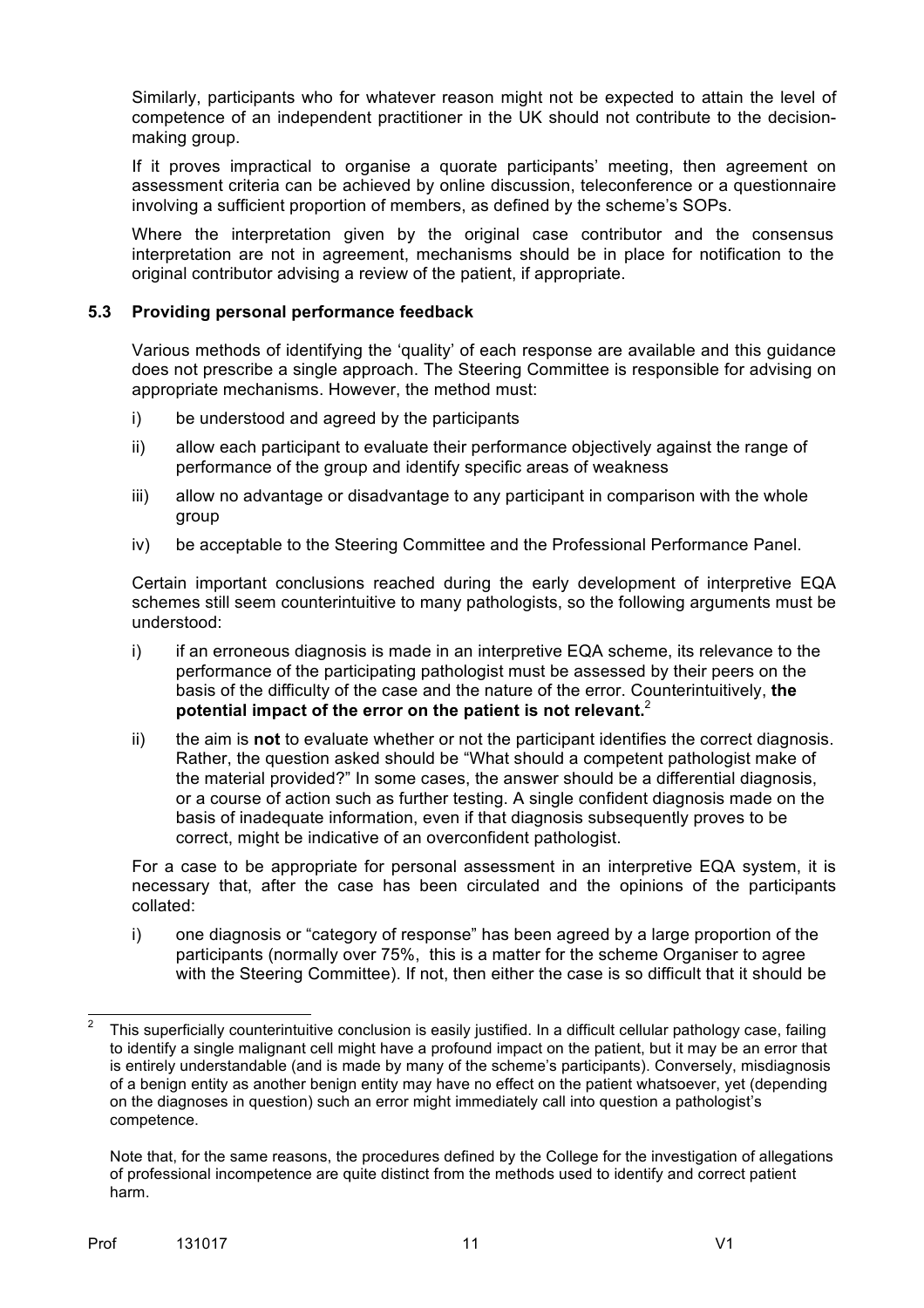in the "education and interest" category or there was something misleading about the material circulated; and

- ii) there is no good evidence (such as might have arisen after circulation of the test material) that the most popular response was actually inappropriate; and
- iii) any other responses proffered differ significantly from the most popular response.

Mechanisms for providing confidential quantitative feedback for individual participants should be defined in the scheme's SOPs. However, it should be made explicit in the scheme's documentation that the feedback is merely for guidance and does **not** have the rigour of a professional examination.<sup>3</sup>

The feedback mechanism must provide confidential personal reports to indicate each participant's performance, and to help the individual to reflect and draw comparisons with the relevant peer group.

#### **5.4 Use of interpretive EQA reports: Taking appropriate action**

Four areas can be identified where the output of an interpretive EQA scheme has specific consequences:

- spontaneous action by the individual participant
- discussion during annual appraisal
- action by the scheme organiser
- scrutiny during laboratory accreditation.

#### **Spontaneous action by the individual participant**

Any interpretive EQA participant who gets feedback indicating that even a single interpretive EQA response has been judged by their peers to be less than optimal should reflect on that result. A conscientious professional will consider carefully what remedial action will be justified, if any, to prevent a recurrence. This self-correction represents a major educational benefit of interpretive EQA schemes.

#### **Discussion during annual appraisal**

Each year, in addition to confirming participation in appropriate interpretive EQA schemes, the appraisal interview should include discussion of any cases where an interpretive EQA response has been judged to be less than optimal, in addition to whether any action points have been reached (see below). In most cases this will confirm that the doctor has already reflected on this result and has taken any necessary remedial action, but it is important to have independent confirmation. The appraiser may include specific items (such as CPD) in the doctor's personal development plan (PDP) for the next year. Interpretive EQA provides one component in the overall assessment of professional performance, together with input from all areas of the pathologist's scope of work during appraisal. If the appraiser is concerned that there may be an underlying risk to patient safety, it would be appropriate to escalate the problem to the doctor's responsible officer. This course of action is more likely to be appropriate if the doctor seems to lack insight or to be in denial that any problem exists.

In 1998 the College working group commissioned a statistical analysis confirming that interpretive EQA schemes could not produce a numeric measurement of a pathologist's performance with anything approaching the rigour required of a professional examination; to do so would require pathologists to spend far longer reporting interpretive EQA cases than was practicable. Yet the benefits of providing quantitative feedback were undeniable, both for the individual participant and to provide the scheme organiser with an objective and transparent mechanism by which action to protect patients could be initiated, without the organiser having to make a subjective and therefore controversial decision about a colleague.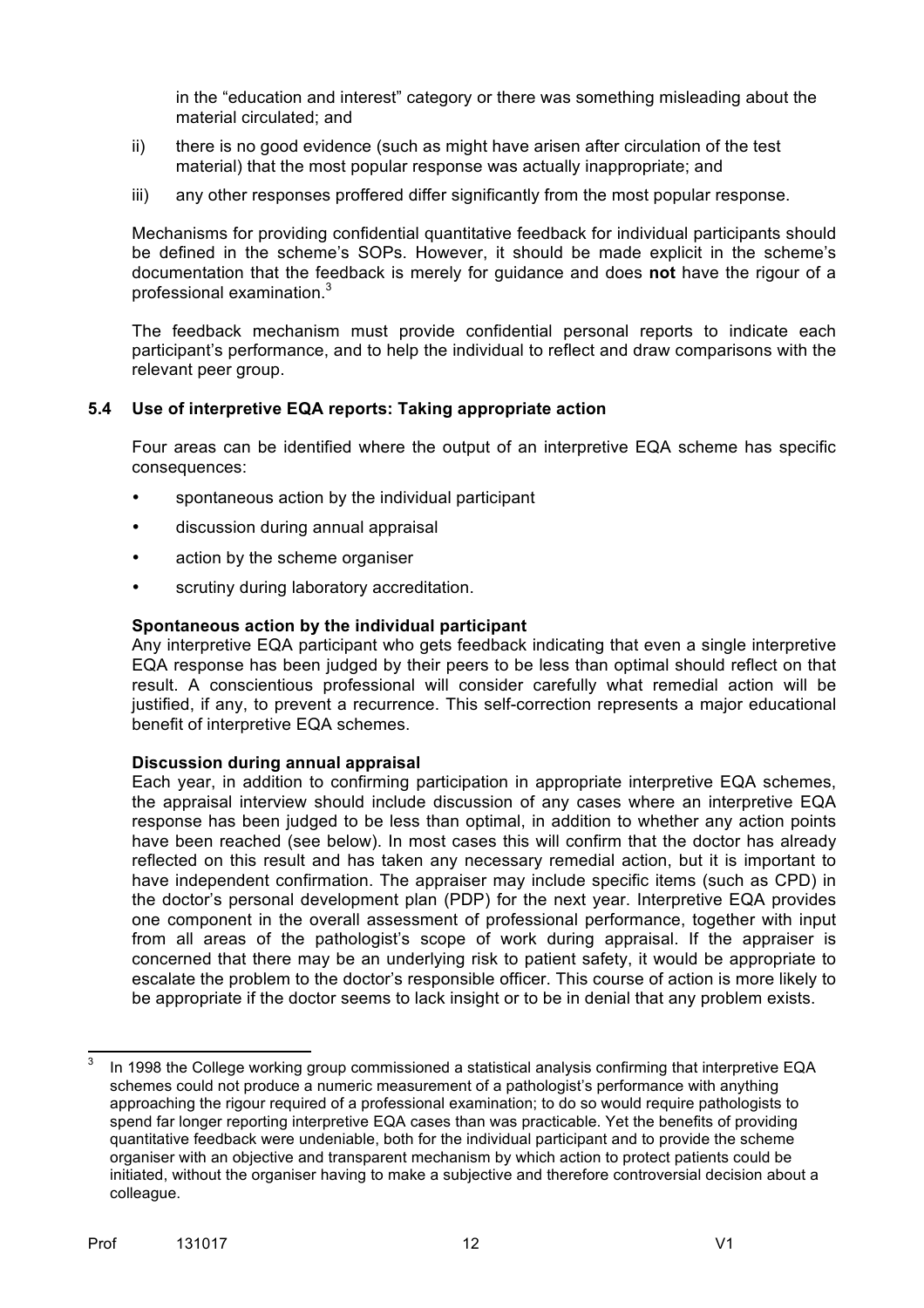## **Action by the scheme organiser: defining 'action points'**

The introduction of any objective assessment system inevitably means that some participants will do better than others. Experience of interpretive EQA scoring systems has shown that even pathologists who usually perform extremely well will occasionally make mistakes. Occasional and brief episodes of apparent sub-standard performance are therefore to be expected because, as explained above, interpretive EQA schemes do not have the statistical power to generate an assessment as reliable as a formal examination.

Even if it is persistent, sub-standard performance in interpretive EQA schemes does not **necessarily** equate with sub-standard performance in routine practice; rather it indicates there **may** be a problem, and the fact that the participant has not self-corrected demonstrates the need for peer review. If a definition of persistent sub-standard performance is properly drafted, occasions when it is detected should be infrequent.

The presence of an outlier with persistently sub-standard performance means that the organiser, as a doctor regulated by the GMC, is obliged to take appropriate action if the performance of a colleague is suspected of being a potential danger to patients.

Interpretive EQA schemes where the participants are individual practitioners therefore must define "action points" at which the organiser must take steps to investigate persistent substandard performance. Such action points must be clearly explained in the documentation of the scheme, and must be made known to participants. They must not require subjective interpretation by the organiser. They must be fair, and must not be activated unless a participant's interpretive EQA performance is clearly below the standards of the peer group of participants in the scheme.

It is impossible to identify a single minimum acceptable level of performance, as there will be variations between schemes in the difficulty of the cases and in the method of assessment. Even within one scheme, the difficulty of the cases and the methods of analysis are likely to vary considerably over time.

The best available approach is to compare individuals' results with those of their peers. The distribution of results in interpretive EQA schemes is invariably skewed, so non-parametric methods are the most appropriate tools for further analysis.

**Nothing in this document detracts from the GMC requirement that any doctor should take appropriate action to protect patients if a colleague's performance appears to put patient care at risk. Consequently, if the organiser becomes convinced that action is needed, there is an obligation not to delay. However, if doubt remains in the organiser's mind as to whether rapid action is necessary, it will probably be prudent to put the data in anonymous form to the organising committee or participants' meeting and ask for advice on the most suitable course of action.** 

#### **Definition of the first action point**

After each circulation has been assessed, the organiser should put the participants into rank order of apparent performance. The participants in the lowest 3% ranking should be noted.<sup>4</sup> <sup>6</sup> A low ranking on one occasion does **not** justify action.

 <sup>4</sup> When this approach was first applied, in 1998, the action points were defined using the bottom 2.5% of ranked scores rather than the bottom 3%. Using that approach it was several years before any pathologist in the UK triggered the second action point. We therefore anticipate that a move to 3% will not result in an excessive number of referrals to the Chair of the Professional Performance Panel; but the Panel will monitor the consequence of this change (in consultation with the Steering Committee Chair) and may recommend adjustment.

<sup>5</sup> Consultation on this document resulted in a number of comments to the effect that pathologists will inappropriately be declared substandard performers as a result of random variation. This is mistaken. The following calculation is offered as reassurance, based on the (obviously incorrect) assumption that all participants are equally skilled and all variation is the result of chance. In the first round, the probability of any participant falling into the bottom 3% is 0.03.

In the second round, the probability of those participants again falling into the bottom 3% by chance is  $0.03 \times 0.03 = 0.0009$ . The probability of those two events happening in the first and third round is similarly 0.0009.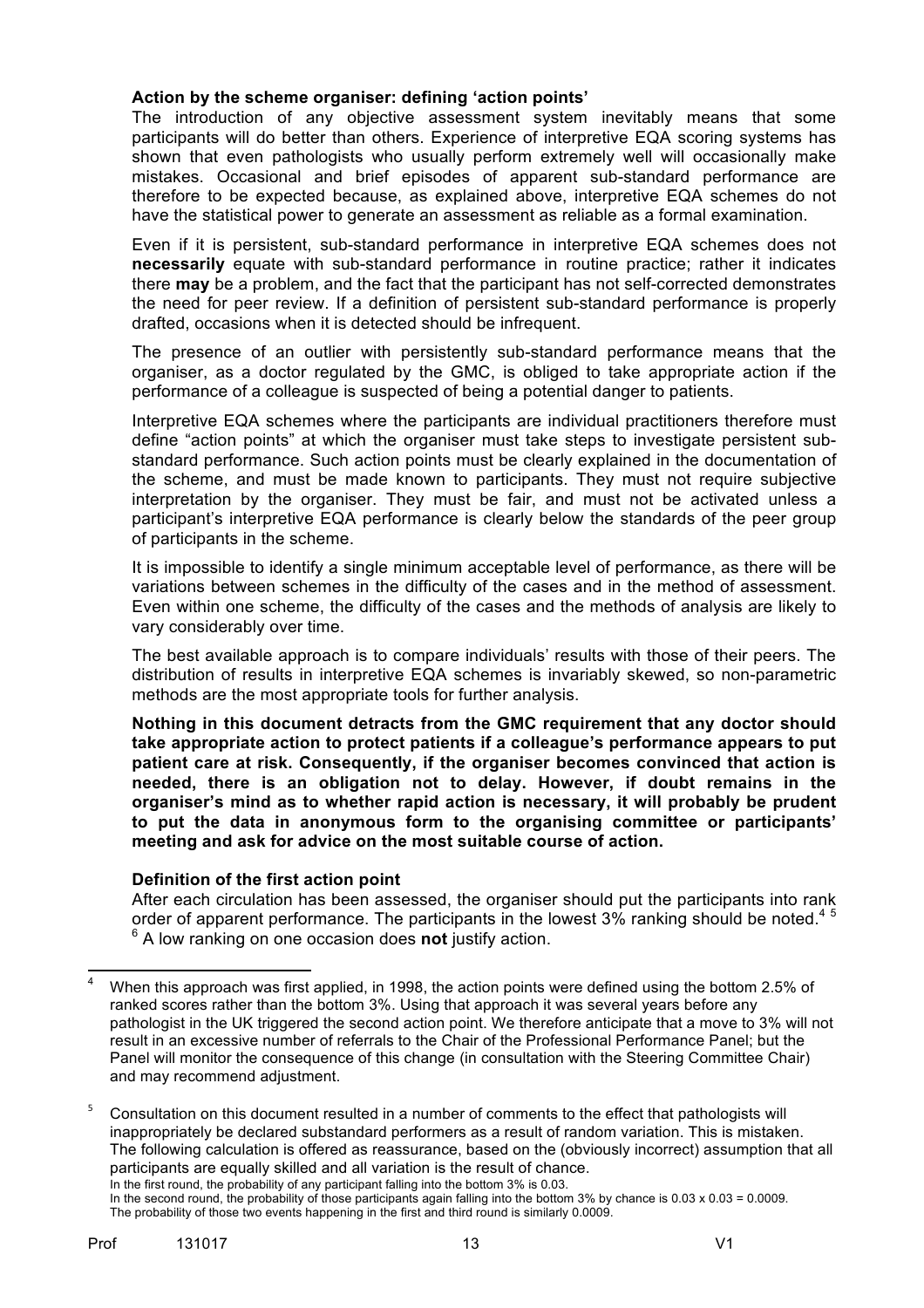The first action point is defined as when a participant's code number has been noted in this way in **two out of three successive circulations** in which that individual participates.

Furthermore, although there is emphasis on the maintenance of confidentiality, these procedures do not preclude the development of local agreements to resolve problems. The participant in question may choose voluntarily to break confidentiality; for example, the participant may wish to inform appropriate managerial staff if it can be argued that substandard interpretive EQA performance is a consequence of poor local conditions of work.

#### **Action by the scheme organiser at the first action point**

The organiser sends a "first action point" letter to the participant, using a confidential mechanism in the interpretive EQA scheme office, so that the organiser remains unaware of the identity of the recipient of the letter. This indicates that the participant should discuss their interpretive EQA status during appraisal, and agree remedial steps as appropriate; for example, to include an item in the PDP if CPD is required. In addition, following a first action point letter, a failure to participate in any of the next three circulations will be regarded as a result in the bottom 3% for that circulation.

Alternatively, the participant may decide to withdraw from the area of service covered by the EQA scheme, and adjust their scope of work accordingly. The participant would then have to state this to the scheme organiser, formally withdraw from the scheme and inform local management.

The recipient of such a letter will be asked to write to the organiser via the EQA secretary and thus be identified only by code number, confirming that the letter has been received and confirming that this will be discussed during appraisal and specifically addressed in the PDP; or that the participant has ceased to deliver a service in the area covered by the interpretive EQA scheme. If such an acknowledgement is not received within a month, the organiser will write again. If an acknowledgement is not received within two months of sending the original letter, the organiser will contact the Chair of the Professional Performance Panel, as outlined below.

#### **Definition of the second action point**

After the first action point has been reached, the organiser should record the event and outcome against that participant's code number.

If the participant is continuing in practice in the area covered by the scheme, the second action point is triggered if the participant is in the lowest 3% of the participant ranking in any two of the next three successive circulations. However, at this stage, any failure to participate in the next three circulations will be recorded as equivalent to a score within the bottom 3% of the ranked order. Otherwise a failure to participate could cause a delay in further assessment. If failure to participate is due to a genuine and unavoidable reason such as ill health, the organiser is in no position to verify such a claim so the process should not be amended.

This closer surveillance should be continued for three circulations, after which the conditions of participation should return to those applied to all other pathologists in the scheme.

The presence or absence of a plausible reason for the sub-standard performance should not affect this period of closer surveillance.

#### **Action by the scheme organiser at the second action point**

When the second action point is reached, the organiser will inform the Chair of the Professional Performance Panel, who will initiate an investigation. The organiser will provide

 

The probability of those two events happening in the second and third round is similarly 0.0009.

Hence if all participants perform equally apart from random variation, the probability of any one participant triggering the first action point in the first 3 rounds is 0.0009 + 0.0009 + 0.0009 = 0.0027.

The probability the same thing happening in subsequent sets of three circulations is the same, so:

The probability of the second action point being triggered by chance in two consecutive sets of three circulations is 0.0027 x 0.0027

<sup>= 0.00000729.</sup> It seems far more likely that variation in performance will account for such an event.<br><sup>6</sup> Scheme organisers who prefer to use the 3<sup>rd</sup> centile rather than 3% should be free to do so.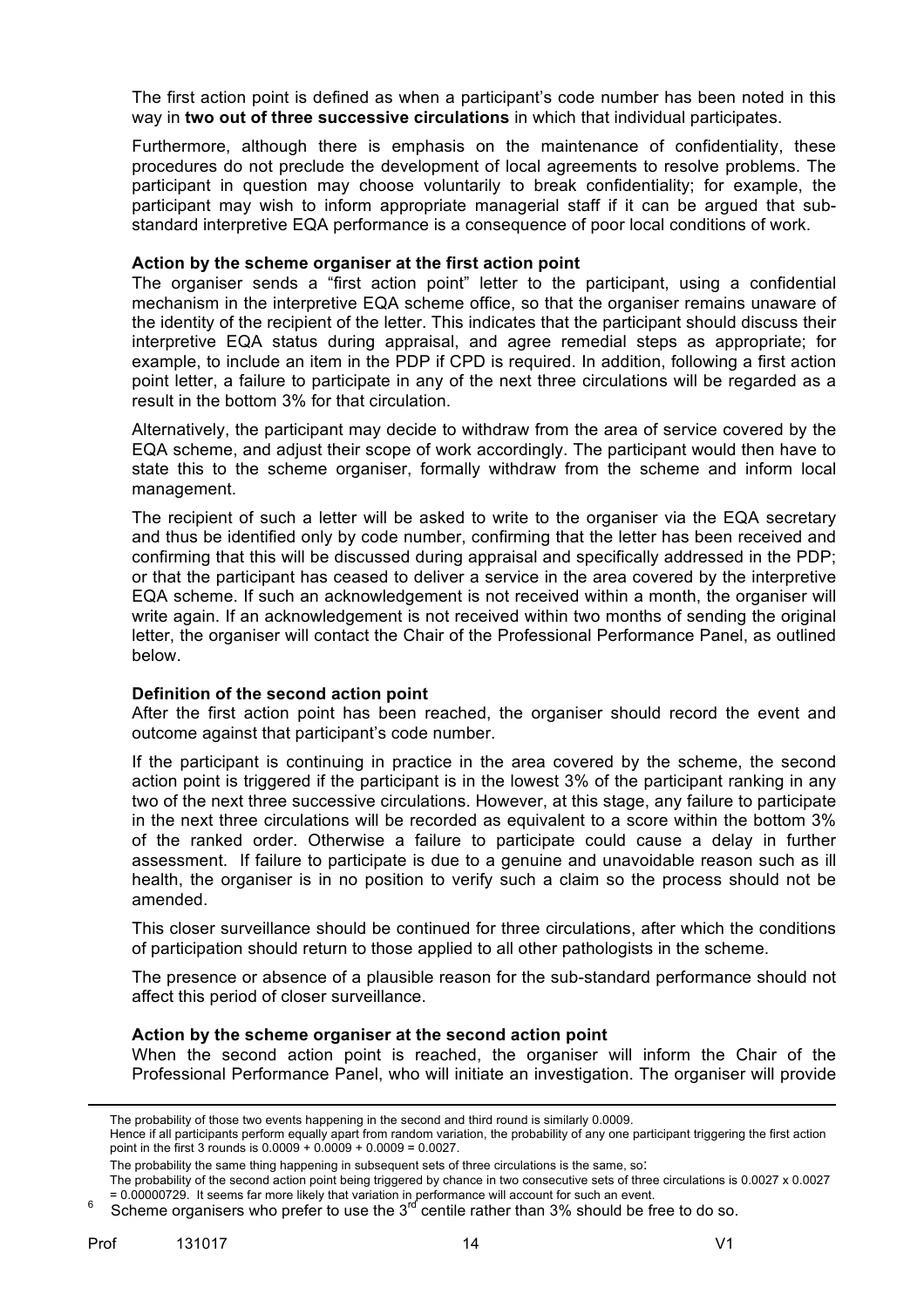to the Panel Chair and to the participant details of the interpretive EQA responses that have resulted in this referral.

The task of the investigation is to determine whether the low interpretive EQA scores relate to standards of routine practice that may put patient care at risk. The investigation will therefore seek all possible explanations of the low scores, potentially including a review of the nature of the interpretive EQA scheme but concentrating on the participant's routine practice, including conditions of work. The emphasis will be on tracing problems and implementing remedial measures.

The Panel Chair may choose to delegate this phase of investigation to another respected pathologist. This is likely to be essential if the Chair and the participant work in very different specialties of pathology.

The Chair (or delegated investigator) may discuss the problem with the other members of the Panel, but in such a way that will not reveal to the other members the identity of the pathologist under review.

The Professional Performance Panel has no power to compel a pathologist to comply with this process.<sup>7</sup> However, if a pathologist refuses to cooperate, the matter should be referred without further delay to the participant's responsible officer (or an appropriate professional regulator or manager).

These steps should be completed with reasonable speed; a few weeks at most. If the Chair of the Professional Performance Panel has still not been satisfied of an innocuous explanation, or if any lack of cooperation appears to be slowing the evaluation, the Chair will inform the doctor's responsible officer.

These procedures should be activated only in exceptional circumstances, and should cause no more concern to interpretive EQA participants than the current possibility of an allegation of incompetence arising from other sources. The main purpose of interpretive EQA schemes should remain educational. We anticipate that interpretive EQA schemes will continue to be valued by pathologists for this reason.

## **6 Scrutiny during laboratory accreditation**

When interpretive EQA schemes were first established there was agreement, including agreement by the Department of Health, that their principal function is educational; that scores or rankings in EQA schemes do not represent a rigorous assessment of a pathologist's competence, but demand interpretation in context; and as a result, personal feedback from EQA schemes should remain confidential (see Appendix).

Since then, the establishment of confidential medical appraisal has led the College to agree that interpretive EQA scheme results should be shared during annual one-to-one confidential appraisal meetings, to maximise their educational value. But the College does not agree that interpretive EQA scheme results should be made available to third parties such as hospital managers or accreditation assessors.

If a laboratory states that it includes monitoring of interpretive EQA results as one of the mechanisms to ensure the ongoing competence of its pathologists, then accreditation assessors working to ISO15189 may ask to see evidence of that mechanism being used.

However, a laboratory would be unwise to make such a statement, because interpretive EQA does not have the rigour of a professional examination, and because laboratory managers will not themselves have access to detailed interpretive EQA reports of pathologists in their department.

Consequently, in respect of interpretive EQA schemes, it is the opinion of the College that laboratory accreditation assessors should at most be entitled to:

 $<sup>7</sup>$  It is noted that not all pathologists in the UK are members of the College.</sup>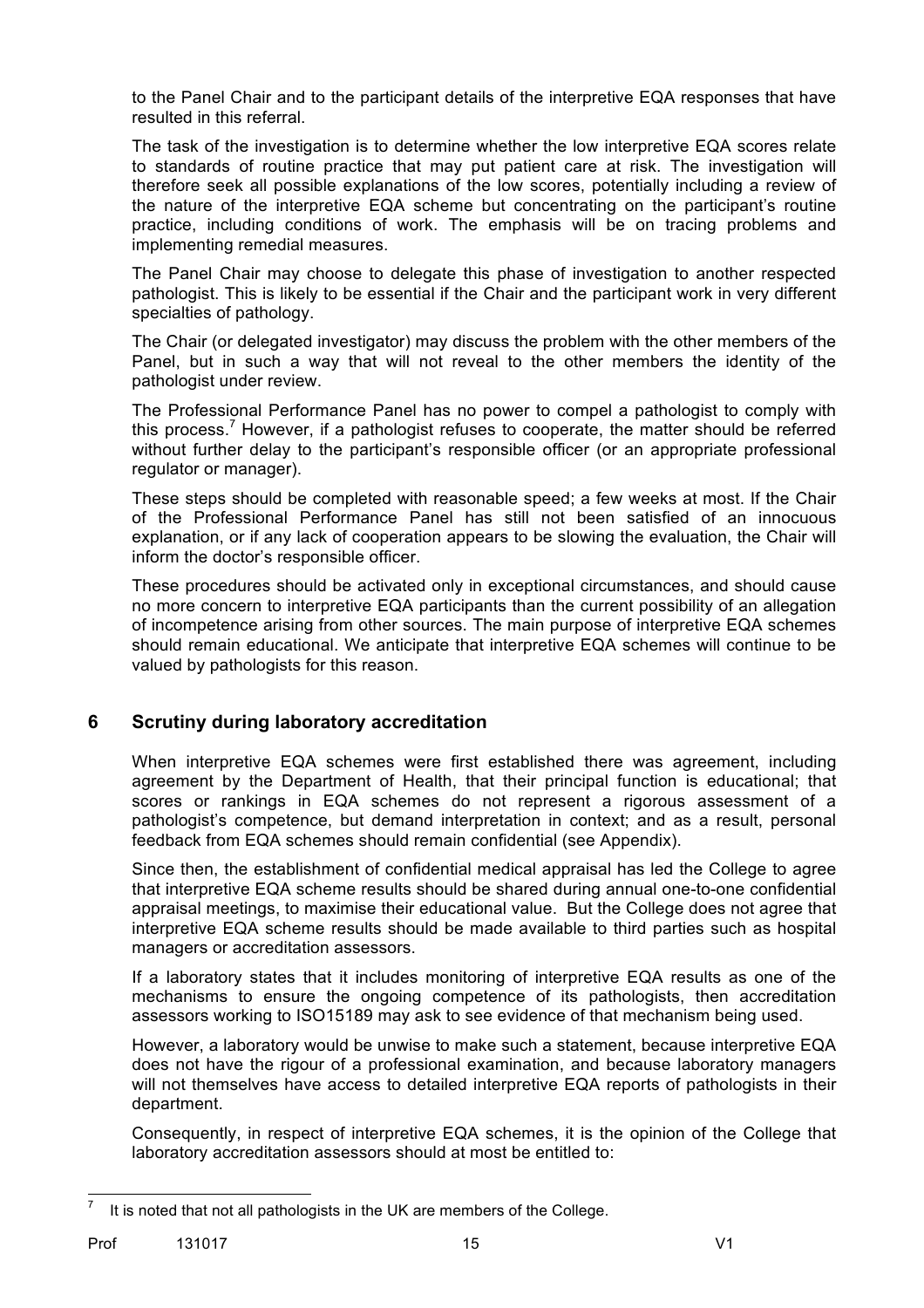- confirmation that all senior members of staff (those undertaking independent generation of interpretive reports) are participating in all relevant interpretive EQA schemes, where such schemes exist and have been confirmed by the College Steering Committee to be conforming to this guidance. (A list of interpretive EQA schemes that have College approval and submit annual data to the College will be available on the College website.)
- confirmation that all senior medical members of staff are undertaking annual appraisals in line with GMC and College guidance, at which the results of interpretive  $EQA$ participation are discussed.

Individual laboratories will need to agree with accreditation assessors how such confirmation might be delivered. This might include written assurances from heads of departments and Responsible Officers that interpretive EQA outputs are discussed during annual appraisal meetings, in addition to the existence of the mechanism set out in this document whereby scheme organisers act in the event of persistent sub-standard performance.

Accreditation assessors, like laboratory managers, should **not** ask to see details of individual interpretive EQA performance reports. Such reports require careful interpretation. Appropriate methods for such interpretation, as described above, will be in place if there is appropriate participation in approved schemes in a laboratory where medical staff comply with GMC revalidation requirements. Accreditation assessors, like laboratory managers, are **not** entitled to ask to see full medical appraisal records, because such records are confidential and may contain confidential material irrelevant to a laboratory assessment.

It is recognised that non-medical clinical scientists may have similar responsibilities to medical pathologists and may be involved in interpretive EQA schemes, but they are not subject to revalidation. They should, however, participate in annual NHS appraisals. An open discussion of interpretive EQA results should therefore be a mandatory part of such appraisals.

## **7 Action to be taken by interpretive EQA scheme organisers who wish to obtain RCPath approval for their schemes**

- prepare SOPs describing how the principles above are met. A template approved by the RCPath Interpretive EQA Steering Committee will be made available to provide assistance.
- submit SOPs to the Steering Committee for approval, with any fee prescribed by RCPath Council to cover the cost of such scrutiny
- provide the College with the name of the scheme and its organiser and secretary. These will be displayed on the College website, together with a link to the scheme's website for further information.
- send annual reports to the Steering Committee documenting the number of rounds, cases, accepted cases, number of participants and action points during the year, annual subscription, accreditation status, and a brief outline of any innovations
- pay the College annual levy for its governance support for interpretive EQA schemes.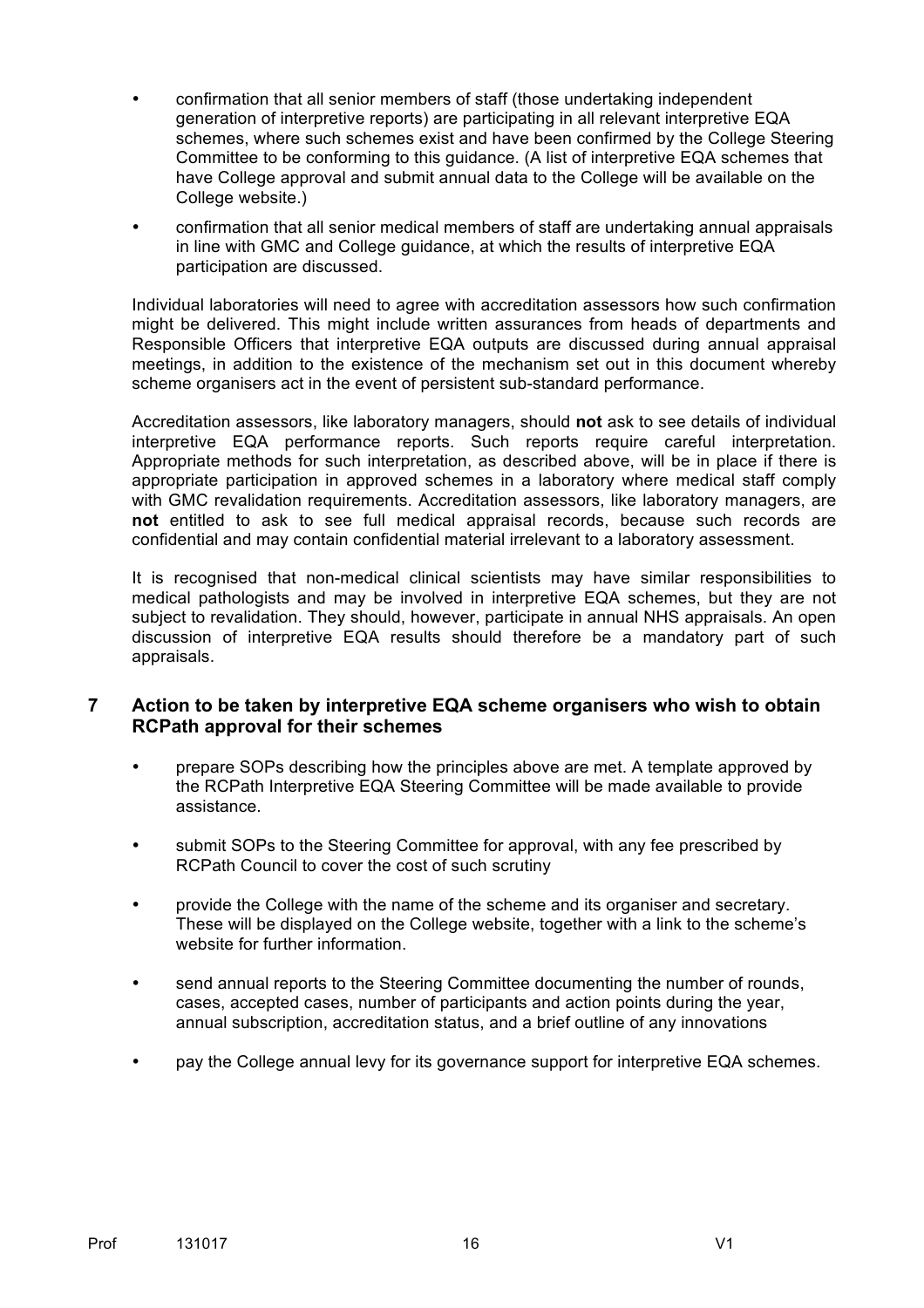## **Appendix Background and purpose of interpretive EQA**

External quality assessment schemes in laboratory medicine were first introduced and developed in the UK in the 1950s and 1960s, exclusively in relation to quantitative laboratory assays. A number of core operating principles were established in that period, including:

- some form of 'test' material is procured or prepared by a central 'organising laboratory' under the supervision of a 'scheme organiser'. This test material is delivered to participating laboratories such that they all receive equivalent material for examination.
- the test material should be representative of the laboratory's routine diagnostic workload
- the laboratory should, as far as possible, analyse the test material in the same way that it would analyse a routine specimen
- the result(s) should be returned to the organising laboratory
- the organising laboratory should identify a 'target value' for each analyte in each sample. This might be achieved by the use of a highly accurate reference assay that is not applicable to routine practice, or by using the consensus of the participating laboratories, depending on the analyte (the method of identifying the target value has been controversial in quantitative EQA schemes, but the arguments involved are not relevant to this document).
- the organising laboratory should compare each laboratory's submitted results with the target values and generate a confidential report for each participating laboratory
- it should initially be the responsibility of the participating laboratory to investigate any discrepant results. In addition, a mechanism should exist whereby the scheme organiser should offer assistance to any laboratory that persistently generates unusually discrepant results. In cases where corrective action is not successfully taken, a mechanism should exist to ensure that patient safety is not compromised.

In the late 1980s and early 1990s, several individuals started to extend these principles beyond quantitative laboratory output to laboratory reports involving professional interpretation and judgement, notably in cellular pathology. Some schemes evolved from existing 'slide clubs', which had a purely educational function. The development of interpretive EQA schemes along these principles was hastened by a number of reports that gained a high profile in the public press at the time. In one notable case, members of an informal slide club had been well aware that a pathologist was frequently contributing incorrect diagnoses, but no one felt it was their responsibility to report the problem. Several patients suffered severe consequences as a result of what proved to be a health-related performance problem. It was at this time that the GMC introduced the duty of all doctors to take steps to protect patient safety if they had reason to believe that a colleague's work might put patients at risk. It became obvious that slide clubs or EQA schemes would need a mechanism to determine when a pathologist's performance justified reporting to an appropriate authority, otherwise scheme organisers could be subjected to severe criticism or even disciplinary action.

To address this problem, and other issues raised by the translation of quantitative EQA to interpretive EQA, the College established a working group that published a report in 1998 entitled *Recommendations for the development of histopathology/cytopathology EQA schemes*. The guidance in that document has not been updated or explicitly extended to other pathology disciplines until now.

Although interpretive EQA in the UK started on the basis of examination of microscope slides, schemes with many of the characteristics of interpretive EQA schemes were established to address interpretive aspects of practice in other laboratory disciplines. It was recognised that a variety of materials might be used. For example, it is perfectly possible to circulate macroscopic images, numeric laboratory results or descriptions of management problems, as long as it is clear that the response required is a professional judgement and the principles set out in this guidance document are adhered to. Some interpretive schemes have laboratories, rather than individual practitioners, as their participants; this document is not directed at them.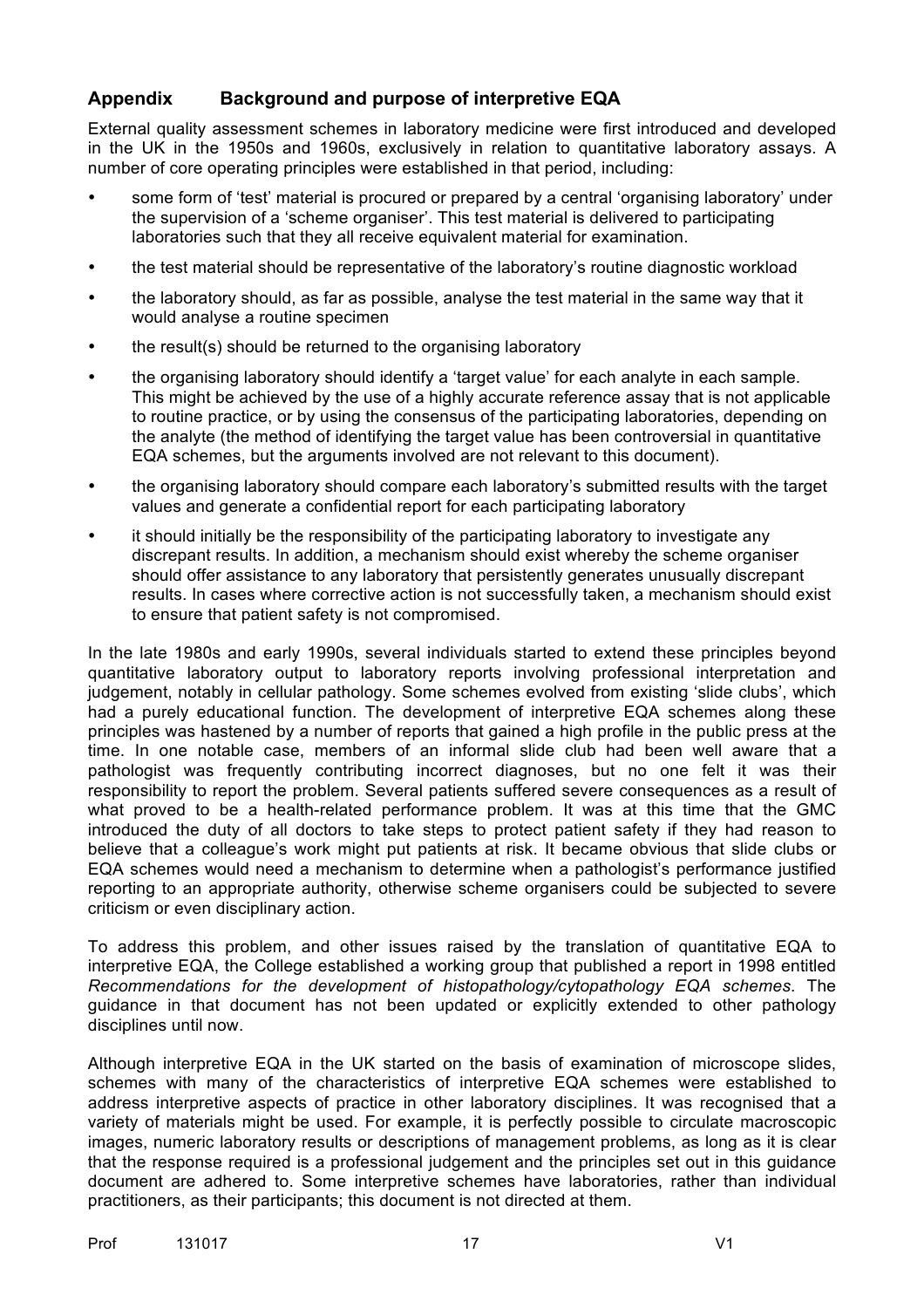## **The history of evaluating the quality of responses**

In 1998 the concept of allocating 'scores' to the interpretive opinions of pathologists caused much controversy. **The College working group commissioned a statistical analysis which confirmed that interpretive EQA schemes could not produce a numeric measurement of a pathologist's performance with anything approaching the rigour required of a professional examination:** to do so would require pathologists to spend far longer reporting interpretive EQA cases than was practicable. Yet the benefits of providing quantitative feedback were undeniable, both for the individual participant and to provide the scheme organiser with an objective and transparent mechanism by which action to protect patients could be initiated, without the organiser having to make a subjective and therefore controversial decision about a colleague. The initial controversy was resolved partly by insisting on high levels of confidentiality in relation to personal interpretive EQA reports, but also by an explicit statement from the Department of Health, in the form of an 'Executive Letter' to all NHS chief executives (EL(98)2).<sup>8</sup> This Department of Health Executive Letter included the statements:

*…their principal function is educational rather than as a means of performance assessment. There are other systems in place for the early identification of potential problems which might affect patient care, and the identification of individual poor performance through an EQA scheme will be exceptional.* 

*…the level of performance will in most situations remain confidential to the participant. However, mechanisms are being developed for informing Trust Medical Directors and/or other appropriate authorities of individual poor performance where this is necessary to protect patient safety and/or comply with General Medical Council guidance or new arrangements for clinical governance within Trusts.*

At that time, the "*mechanism*…" "…*for informing Trust Medical Directors and/or other appropriate authorities of individual poor performance*" was the process for identifying, reporting and offering remediation for persistent sub-standard performance set out in the College's 1998 publication.

Since then, we have seen the introduction of medical appraisal and revalidation, with the appointment of Responsible Officers. The annual appraisal interview represents an excellent forum for the confidential discussion of interpretive EQA results. **The College has recommended that the annual appraisal of pathologists who participate in appropriate interpretive EQA schemes now includes a review of the results of each interpretive EQA, beyond the previous requirement for confirmation of participation.** In almost all cases, this should feed only into the formative aspects of the appraisal; it is likely to inform the following year's PDP. The main role of interpretive EQA schemes therefore remains educational and preventative through early recognition and remedial action by the individual. However, the obligation on the appraiser for triangulation of interpretive EQA outcomes with other quality indicators of professional performance, and to report matters that might adversely affect patient safety to the responsible officer, represents an additional route by which sub-standard performance of pathologists might be identified and investigated.

 <sup>8</sup> Department of Health. *Oversight of provision of external quality assessment schemes in histopathology, cytopathology, cytogenetics and molecular genetics for pathology laboratories* - EL (98)2, 1998. http://webarchive.nationalarchives.gov.uk/20130107105354/http://www.dh.gov.uk/en/Publicationsandstatistic s/Lettersandcirculars/Executiveletters/DH\_4017775